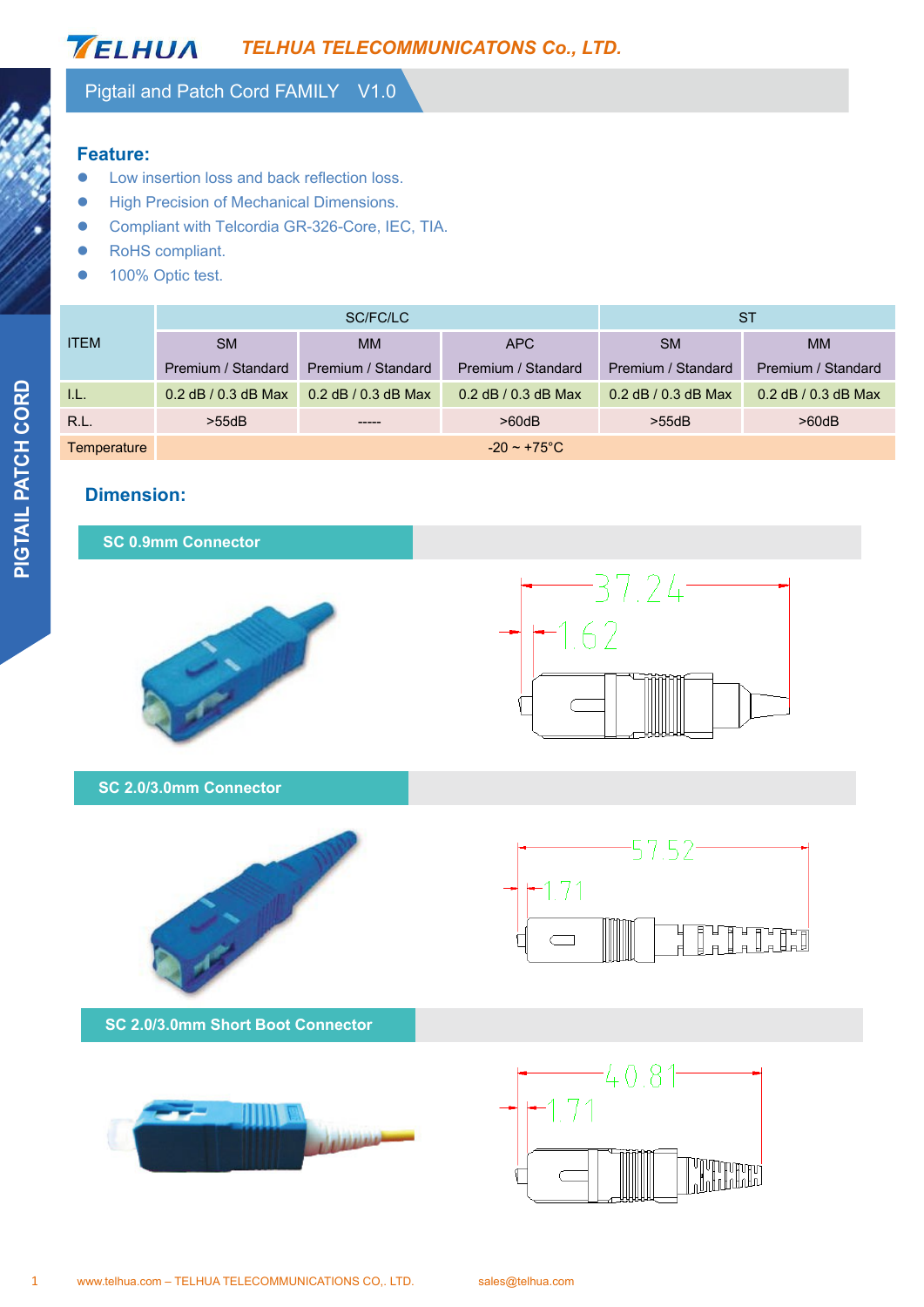*TELHUA TELECOMMUNICATONS Co., LTD.* 



**LC 0.9mm Simplex Connector** 





### **LC Simplex 2.0mm Connector**

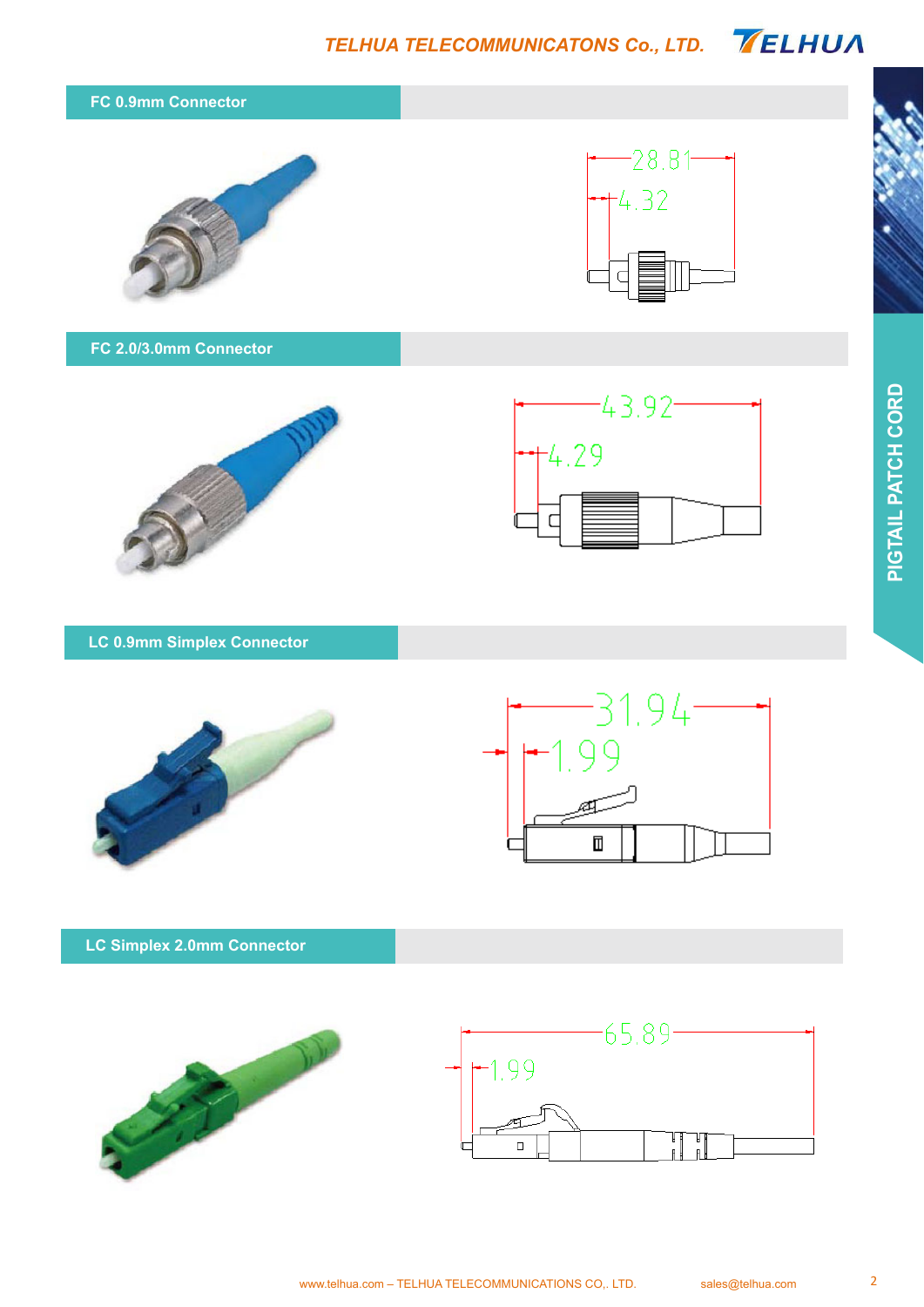# *TELHUA TELECOMMUNICATONS Co., LTD.*

### **LC Duplex 0.9mm Connector**





**LC Duplex 2.0mm Connector** 





**LC 2.0mm Short Boot Connector** 





#### **ST PC 0.9mm Connector**



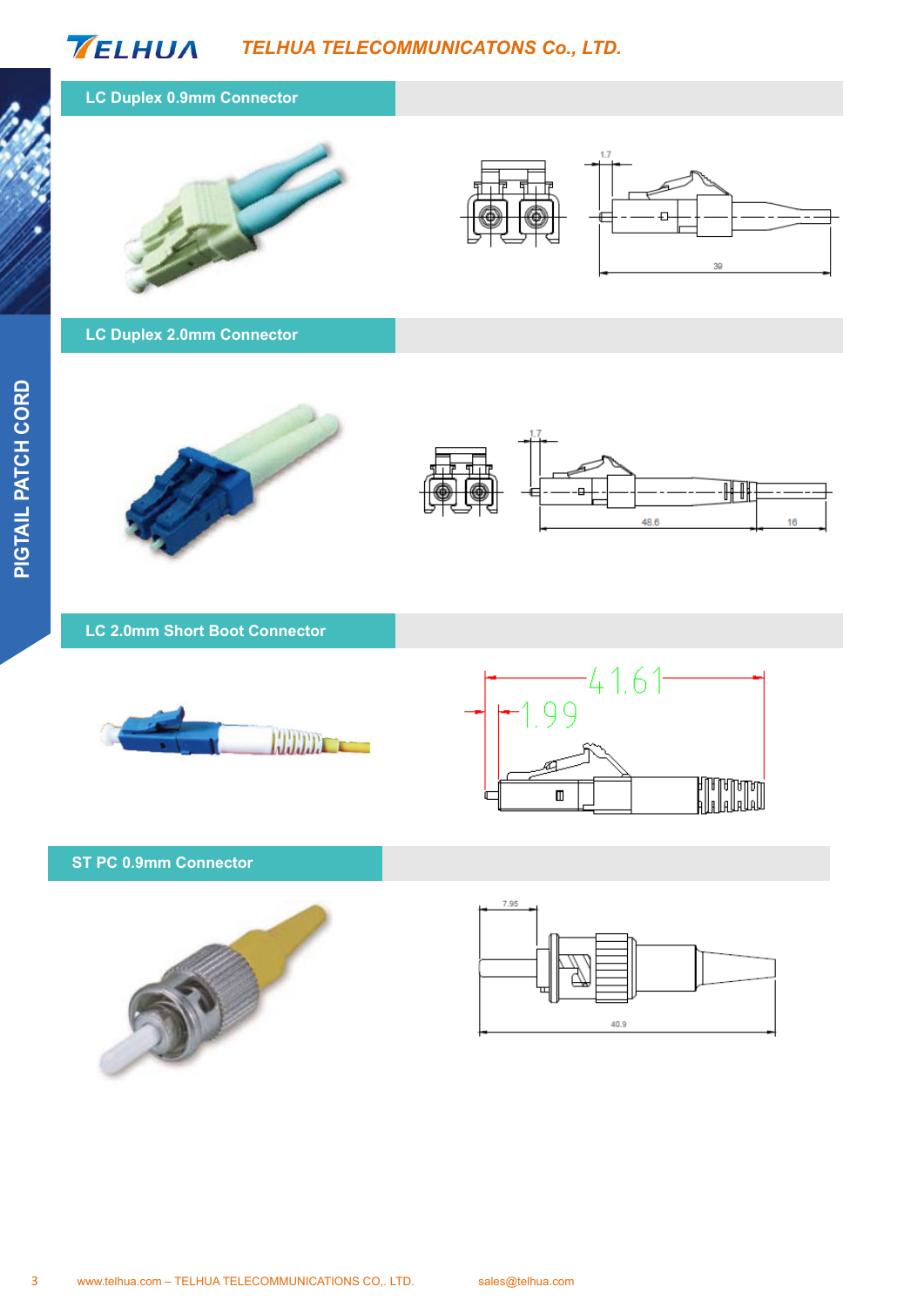